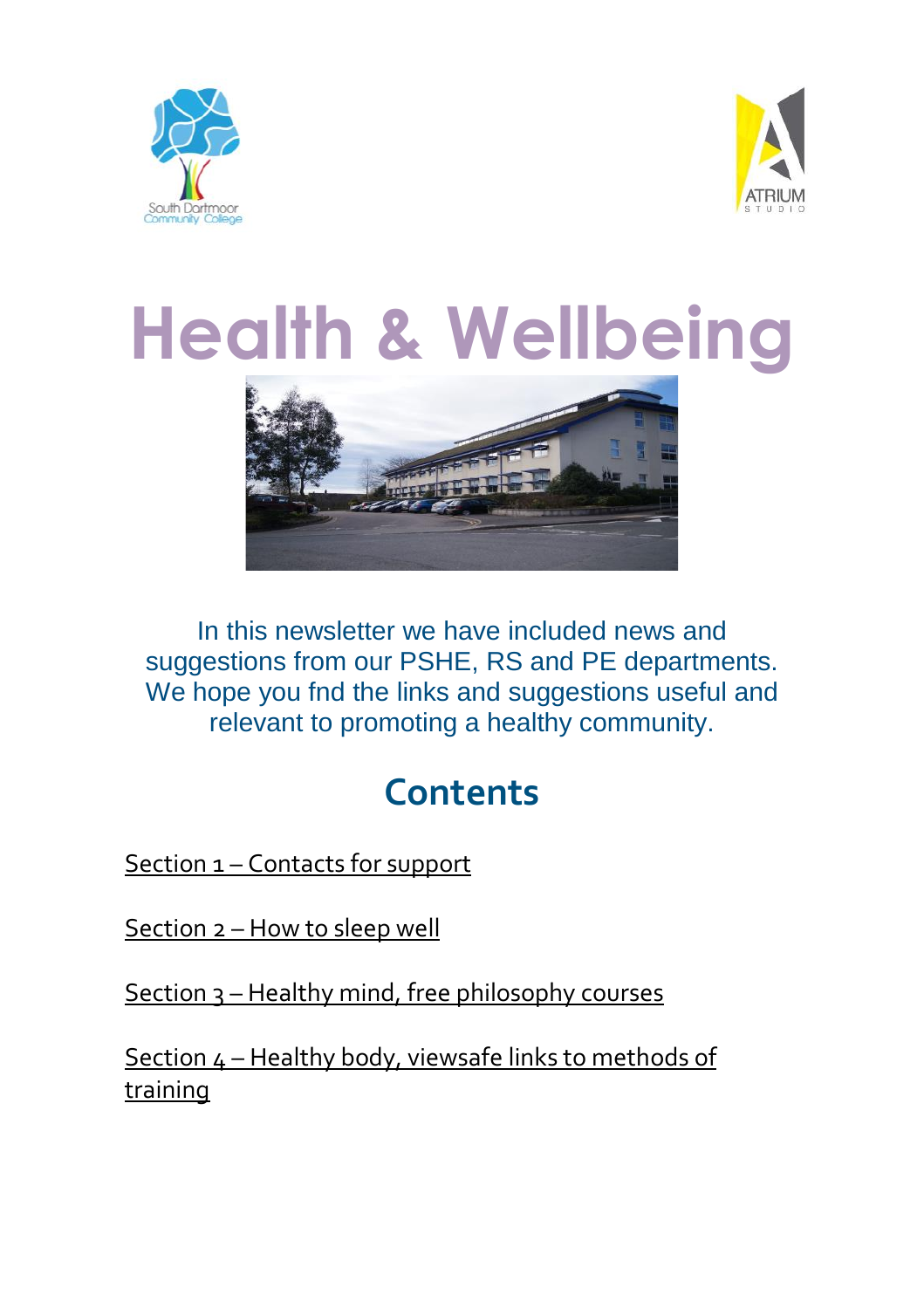### **Contacts for Support**

#### **The Mix**

**What kind of support?** Essential support for under 25s **How to find them?**

#### [www.themix.org.uk](http://www.themix.org.uk/)

1-2-1 Online chat - 4pm-11pm Sun to Fri Crisis Messenger - Text THEMIX to 85258 Freephone 0808 808 4994 (4pm-11pm daily)

#### **Young Minds**

#### **What kind of support?**

General support on children and adolescents' mental health.

#### **How to find them?**

[www.youngminds.org.uk](http://www.youngminds.org.uk/)

Crisis Messenger - Text YM to 85258

#### **Beat Eating Disorders**

**What kind of support?** Support on dealing with eating disorders. **How to find them?**

[www.beateatingdisorders.org.uk/](https://www.beateatingdisorders.org.uk/)

#### Helpline 0808 808 0711 (3pm-11pm daily)

#### **Samaritans**

**What kind of support?**

General Support on Mental Health and Wellbeing.

#### **How to find them?**

[www.samaritans.org](http://www.samaritans.org/) Helpline 1161 123 (24/7)









Copyright © Samaritans

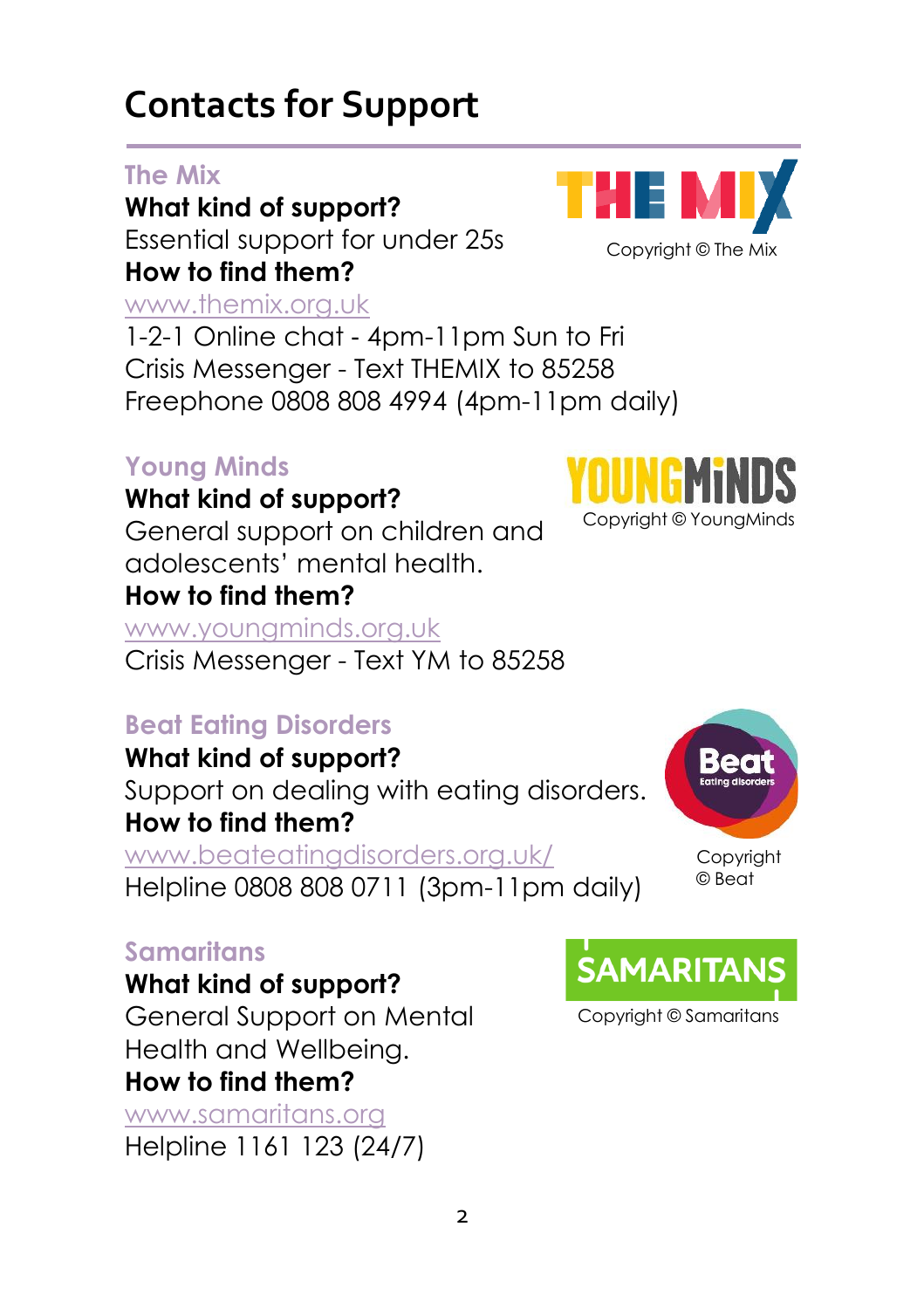#### **Childline**

#### **What kind of support?**

General Support for under 19 year olds. **How to find them?**

#### [www.childline.org.uk](http://www.childline.org.uk/)

Sign up online for 1-2-1 online chat with a counsellor Helpline 080000 11 11 (24/7)

#### **Papyrus UK**

**What kind of support?**

Hopeline for those dealing with suicidal thoughts

**How to find them?** Call 0800 068 41 41, Text 07786209697 Email [pat@papyrus-uk.org](mailto:pat@papyrus-uk.org)

**Availability:** 10am-10pm weekdays, 2pm-10pm weekends and bank holidays

#### **Mind**

**What kind of support?**

General support for mental health.

#### **How to find them?**

[www.mind.org.uk/information-support/](http://www.mind.org.uk/information-support/)

- Urgent help tool
- Online chat (9am-6pm Mon-Fri, except bank holidays)

#### **One You**

#### **What kind of support?**

Support for building an action plan to make better choices and improve wellbeing. **How to find them?**

[www.nhs.uk/oneyou/for-your-mind/action-plan/](https://www.nhs.uk/oneyou/for-your-mind/action-plan/)



Copyright © NSPCC



Copyright © Mind

Copyright © Papyrus UK

**PAPYRUS** 

childline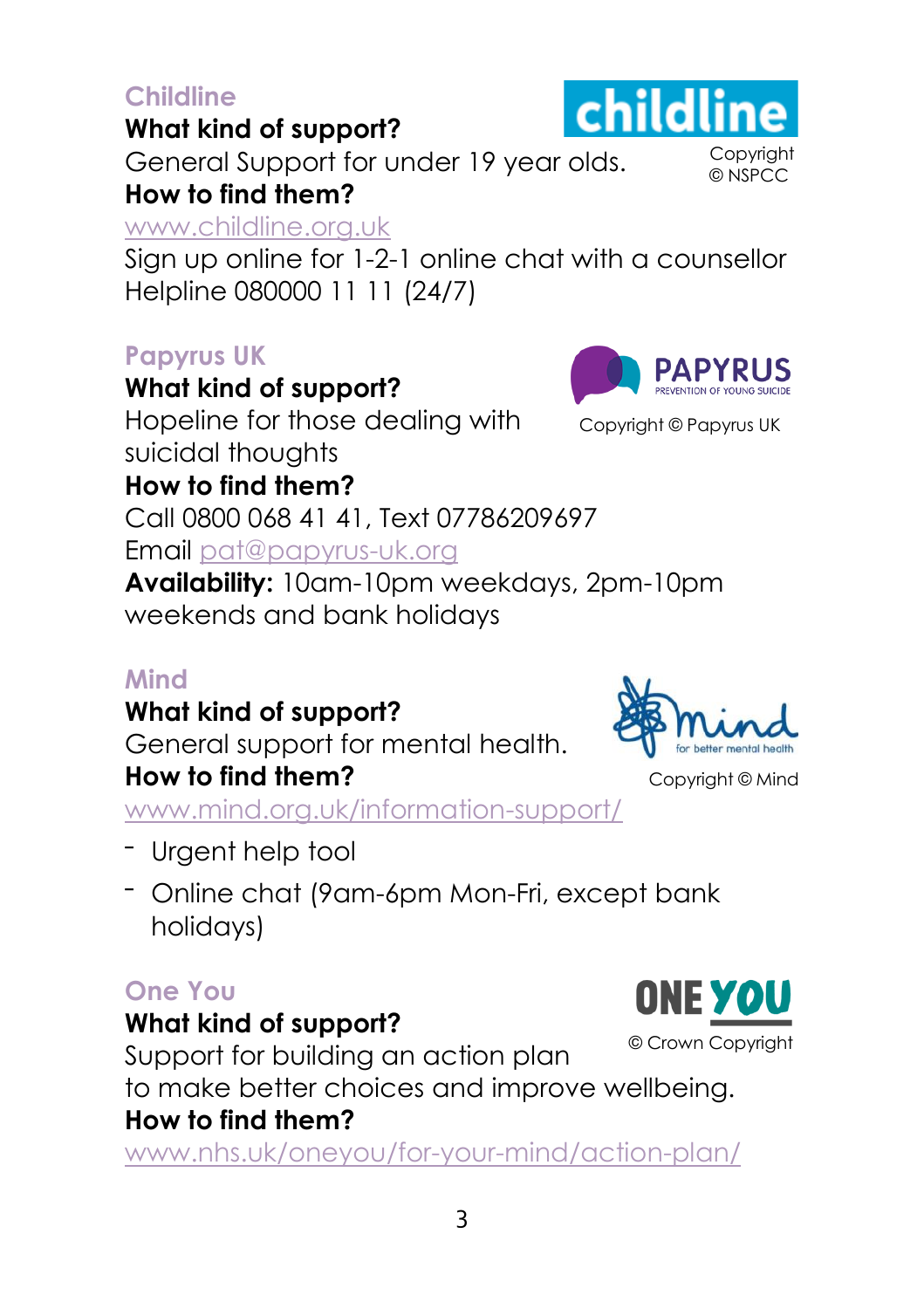#### 4

#### **Moodjuice**

**What kind of support?**

Support for thinking about emotional problems and trying to overcome these. **How to find them?**

[www.moodjuice.scot.nhs.uk](http://www.moodjuice.scot.nhs.uk/)

#### **Moodzone by NHS**

**What kind of support?** General support for mental health and wellbeing. **How to find them?**

[www.nhs.uk/Conditions/stress-anxiety-depression/](https://www.nhs.uk/Conditions/stress-anxiety-depression/)

#### **UK Safer Internet Centre**

#### **What kind of support?**

Advice on how to get the most out of the Internet whilst staying safe online.

#### **ow to find them?**

[www.saferinternet.org.uk/advice-centre/young](https://www.saferinternet.org.uk/advice-centre/young-people)[people](https://www.saferinternet.org.uk/advice-centre/young-people)

Calm Harm is an award-winning app developed for teenage mental health charity stem4 by **Dr Nihara Krause**, Consultant Clinical Psychologist, using the basic principles of an evidence-based therapy called Dialectical Behavioural Therapy (DBT). Calm Harm provides tasks to help you resist or manage the urge to self-harm. **Home -** [Calm Harm App](https://calmharm.co.uk/#:~:text=Calm%20Harm%20is%20an%20award-winning%20app%20developed%20for,you%20resist%20or%20manage%20the%20urge%20to%20self-harm.)

calmharm.co.uk/

Copyright © UK Safer Internet Centre



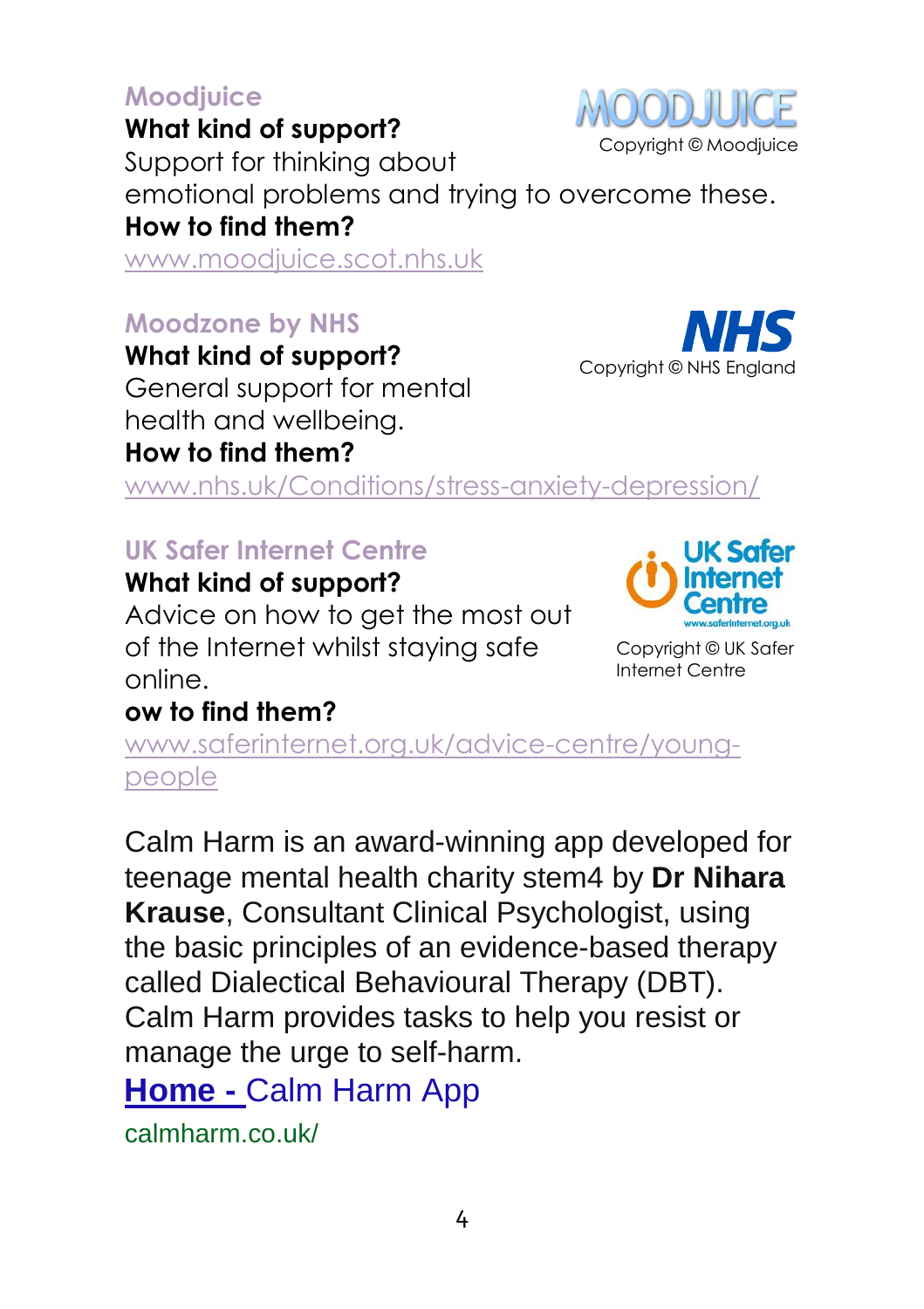# **Sleeping**

<span id="page-4-0"></span>

Sleeping is the way our body rests, so it is really important that we get good quality sleep. As a teenager, you should aim to sleep around 8 to 9 hours on school or work nights. If you are experiencing problems sleeping properly or if you want to improve your sleeping quality, this section might help you!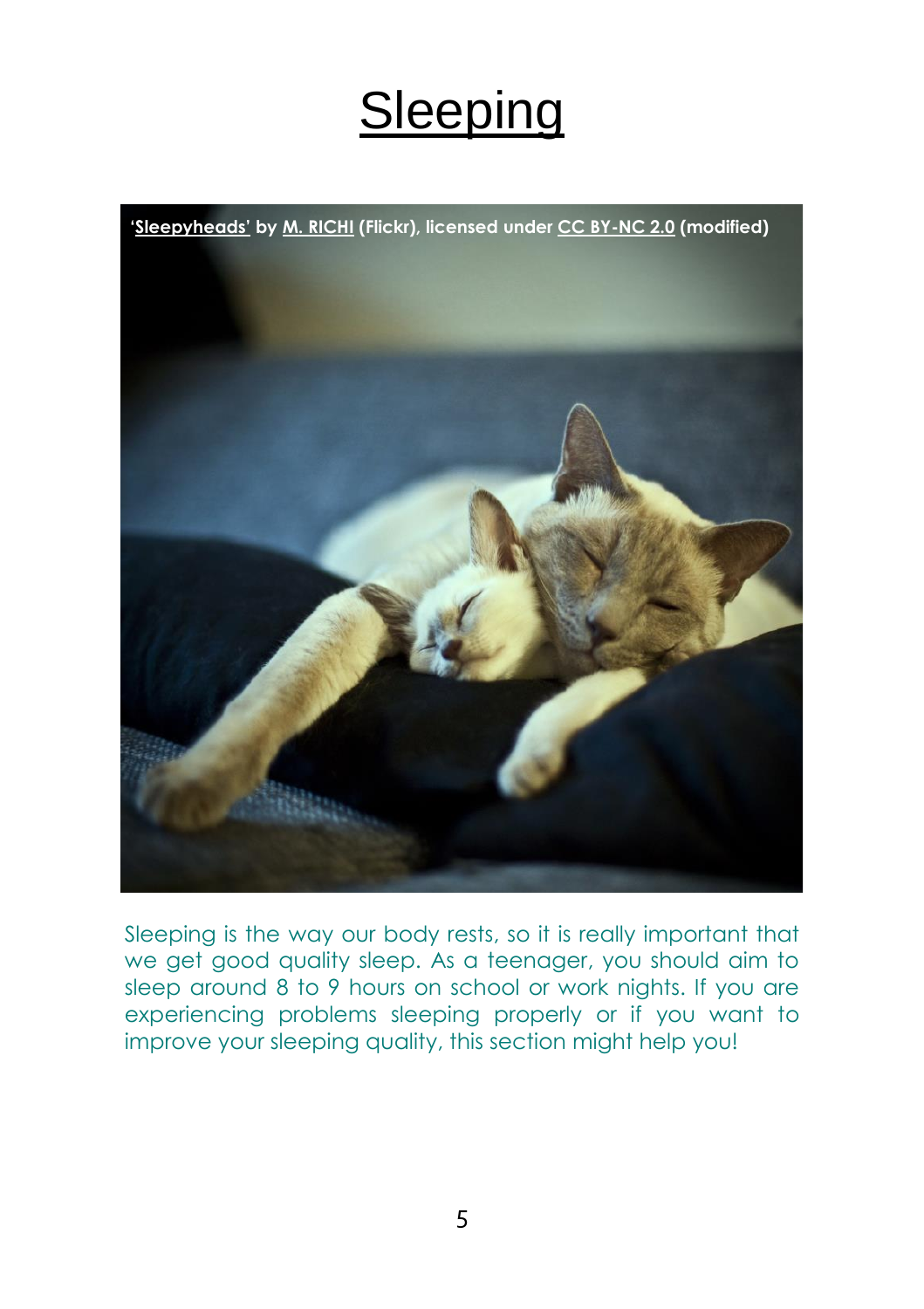## **1. Decrease the use of social technology before bed**

It is very common to be on social media on our phones or tablets before bedtime even if it is just for a last quick check. However, studies have shown that using social technology before bed decreases our quality of sleep and is also associated with daytime sleepiness and lack of motivation.

#### **What can you do?**

Try to stop using social technology 1 to 2 hours before bedtime. A tip to successfully do this is to start small and work your way up. Start by putting it away 15/20 minutes before bedtime and then increase this time at whatever pace is best for you.

# **2. Cut caffeine**

Caffeine is a stimulant and can prevent us from falling asleep! It is not only present in coffee, but also in other drinks, for example Coca-Cola, Irn-Bru, energy drinks such as Red Bull or Monster Energy, some teas such as green tea or english breakfast and others.

#### **What can you do?**

Try to cut caffeine at least 4 hours before going to bed. You can replace it with other drinks, for example decaf coffee or tea, infusions (e.g. chamomile, peppermint or fruit teas) or flavoured water (see healthy eating section for different ways to naturally flavour you water!)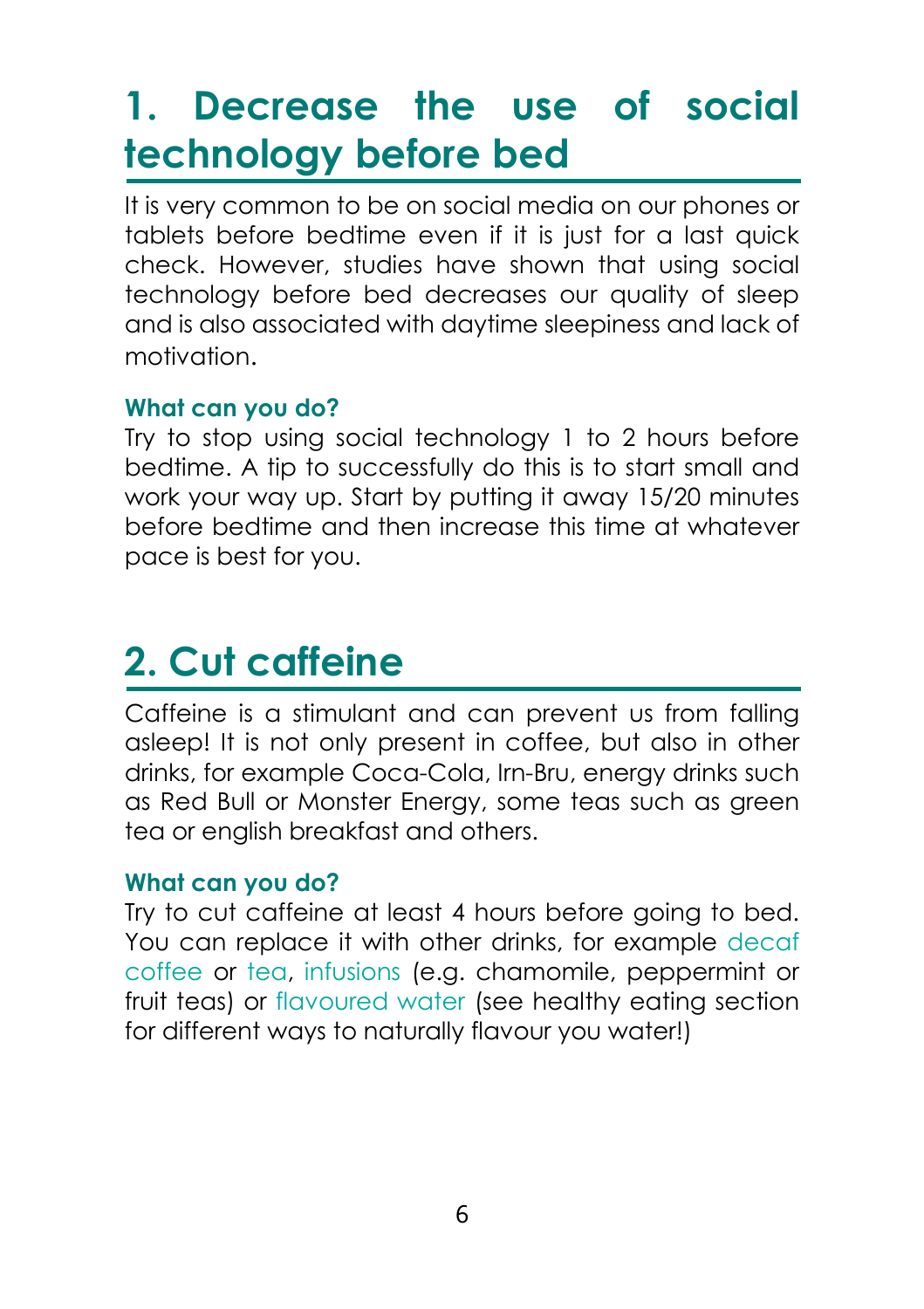# **3. Exercise**

You will find throughout this booklet that regular exercise is a strategy that works wonders in improving our mental health and wellbeing. Even though it can be daunting, exercise does not mean you need to be lifting crazy amounts of weight or running miles everyday (if you do, however, that's amazing, well done!). It's all about moving! The longer you move, the better!

Exercise during the day has been shown to decrease the severity of insomnia and improve our sleep quality.

#### **What can you do?**

Include exercise in your routine. Start by increasing the amount of exercise you do during the day, even if it is not long. Examples of this include going on a fast-paced walk or run, or doing a quick home workout. All you need is to move your body! Check the *Exercise* section for more examples and ideas to make exercise fun!

## **4. Stretch before bed**

Stretching before bed has been shown to increase our quality of sleep!

#### **What can you do?**

Before going to bed, try to do some stretch exercises, this can take 5 or 10 minutes only. Stretching is supposed to relieve pain or discomfort, so if you feel a big pain whilst stretching please stop the exercise. Do all movements as far as they are comfortable for you. An example of a stretch routine to do just before bed is in the following link: [www.healthline.com/health/stretching-before-bed](https://www.healthline.com/health/stretching-before-bed)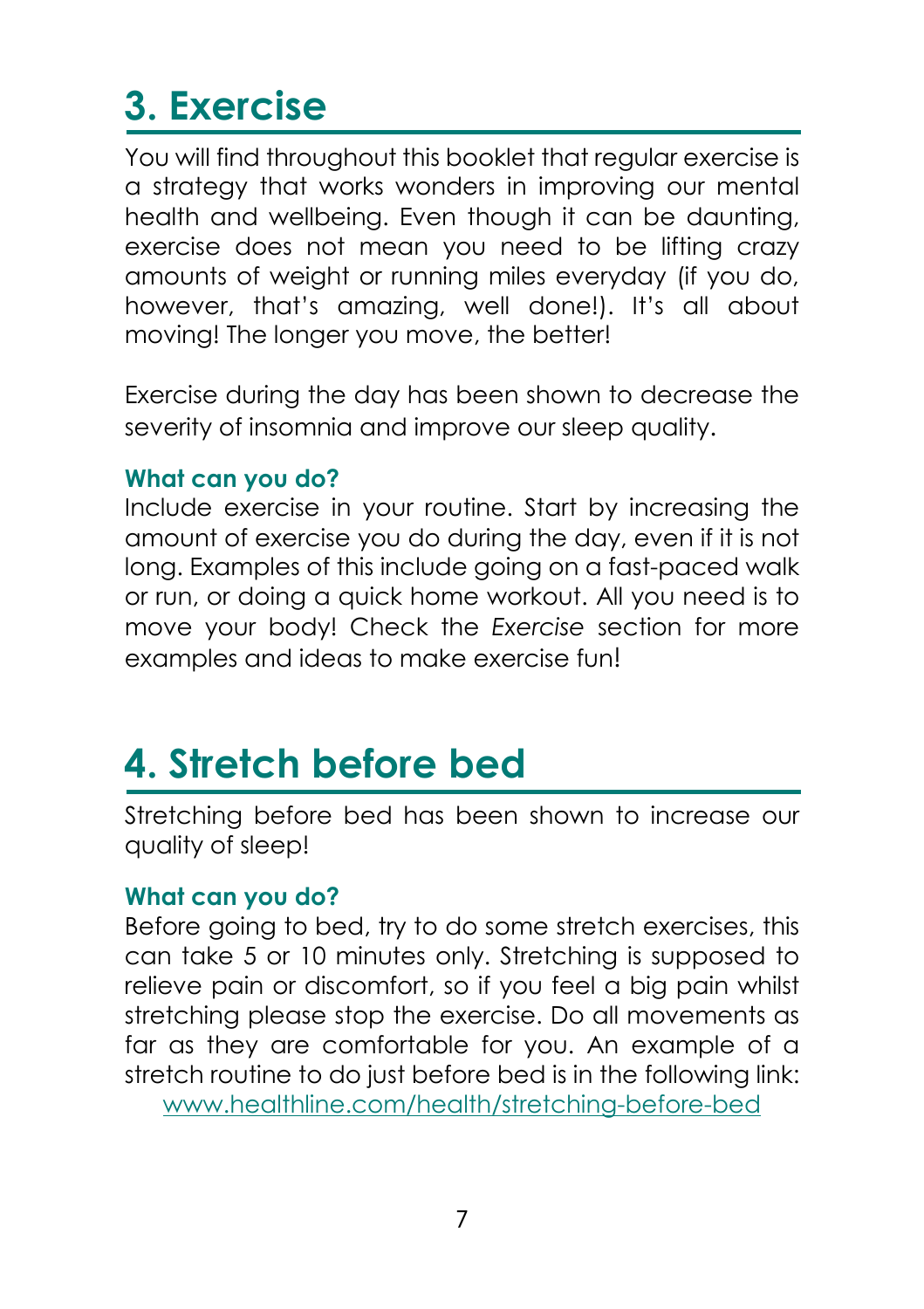# **5. Create a sleeping routine**

Having a regular bedtime and wake up time is associated with a higher quality of sleep and a reduced daytime tiredness.

#### **What can you do?**

Set a time for bed and to wake up, independent of your schedule during the day. Then, try to stick to it during the week and don't get change it too much during the weekends!

Don't worry if it doesn't work perfectly straight away; our body requires time to get used to new routines. If you sleep in or go to bed later on some occasions, don't see it as a failure! What is most important is to keep the routine constant over time!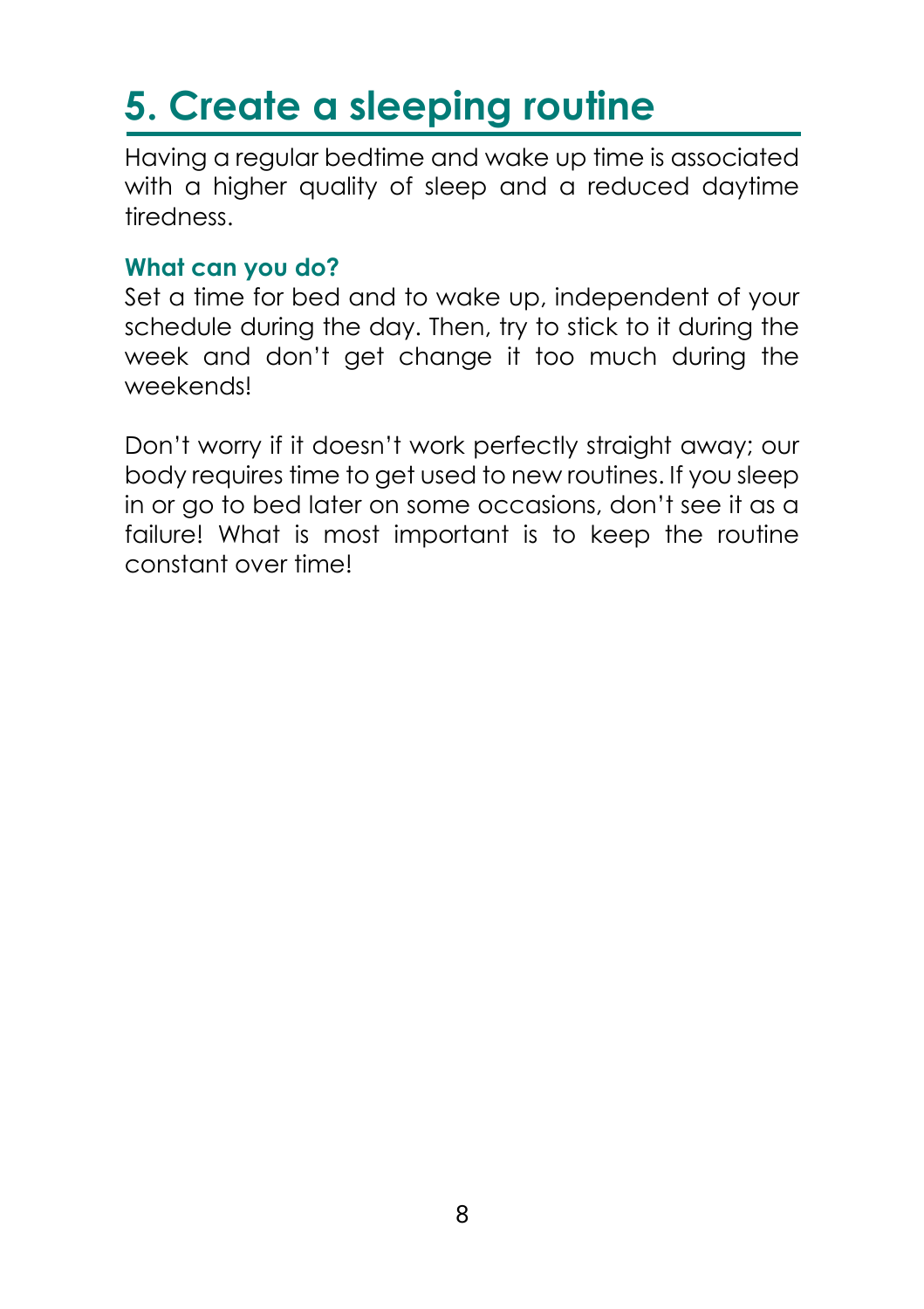### **The RS Department**

### Get free Philosophy courses from universities.

*Whilst you are not able to take part in all of the activities you love, you may find learning a new way of thinking is helpful. You can download these free audio & video courses straight to your computer or mp3 player.*

#### <span id="page-8-0"></span>**P[HILOSOPHY](https://www.openculture.com/philosophy_free_courses#Philosophy%20Courses) COURSES**

- **A History of Philosophy** Free Online [Course](http://www.openculture.com/a-history-of-philosophy-in-81-video-lectures) Arthur Holmes, Wheaton College
- **A Romp Through Ethics for Complete Beginners** [Free](http://www.openculture.com/2014/03/oxfords-free-course-a-romp-through-ethics-for-complete-beginners.html) Online [Course](http://www.openculture.com/2014/03/oxfords-free-course-a-romp-through-ethics-for-complete-beginners.html) – [Marianne](http://www.philosophy.ox.ac.uk/members/other_facultiesdepartments/marianne_talbot) Talbot, Oxford University
- **A Romp Through the Philosophy of Mind** Free [Online](http://www.openculture.com/2014/03/a-romp-through-the-philosophy-of-mind-a-free-online-course-from-oxford.html) [Course](http://www.openculture.com/2014/03/a-romp-through-the-philosophy-of-mind-a-free-online-course-from-oxford.html) – [Marianne](http://www.philosophy.ox.ac.uk/members/other_facultiesdepartments/marianne_talbot) Talbot, Oxford
- **Aesthetics & Philosophy of Art –** Free iTunes [Audio](http://itunes.apple.com/WebObjects/MZStore.woa/wa/viewPodcast?id=426430244) [Free](http://podcasts.ox.ac.uk/series/aesthetics-and-philosophy-art-lectures) [Online](http://podcasts.ox.ac.uk/series/aesthetics-and-philosophy-art-lectures) Audio – [James](http://www.philosophy.ox.ac.uk/members/philosophy_panel/grant_j) Grant, Oxford University
- **Analytic Philosophy: Wilfrid Sellars** Free [Online](http://www.pitt.edu/~brandom/phil-2245/) [Audio](http://www.pitt.edu/~brandom/phil-2245/) – Robert [Brandom,](http://www.pitt.edu/~rbrandom/) University of Pittsburgh
- **Ancient and Medieval Philosophy** Free [iTunes](http://itunes.apple.com/us/itunes-u/ancient-medieval-philosophy/id382668779) [Video](http://itunes.apple.com/us/itunes-u/ancient-medieval-philosophy/id382668779) – David [O'Connor](https://philosophy.nd.edu/people/faculty/david-oconnor/), Notre Dame
- **Ancient Philosophy** Free [Online](https://archive.org/details/Philosophy_25A_Fall_2008_UC_Berkeley_Ancient_Philosophy) Audio David Ebrey, UC Berkeley
- **Ancient Philosophy** Free [Online](https://archive.org/details/LectureCourseOnAncientPhilosophy) Audio Richard Dien Winfield, University of Georgia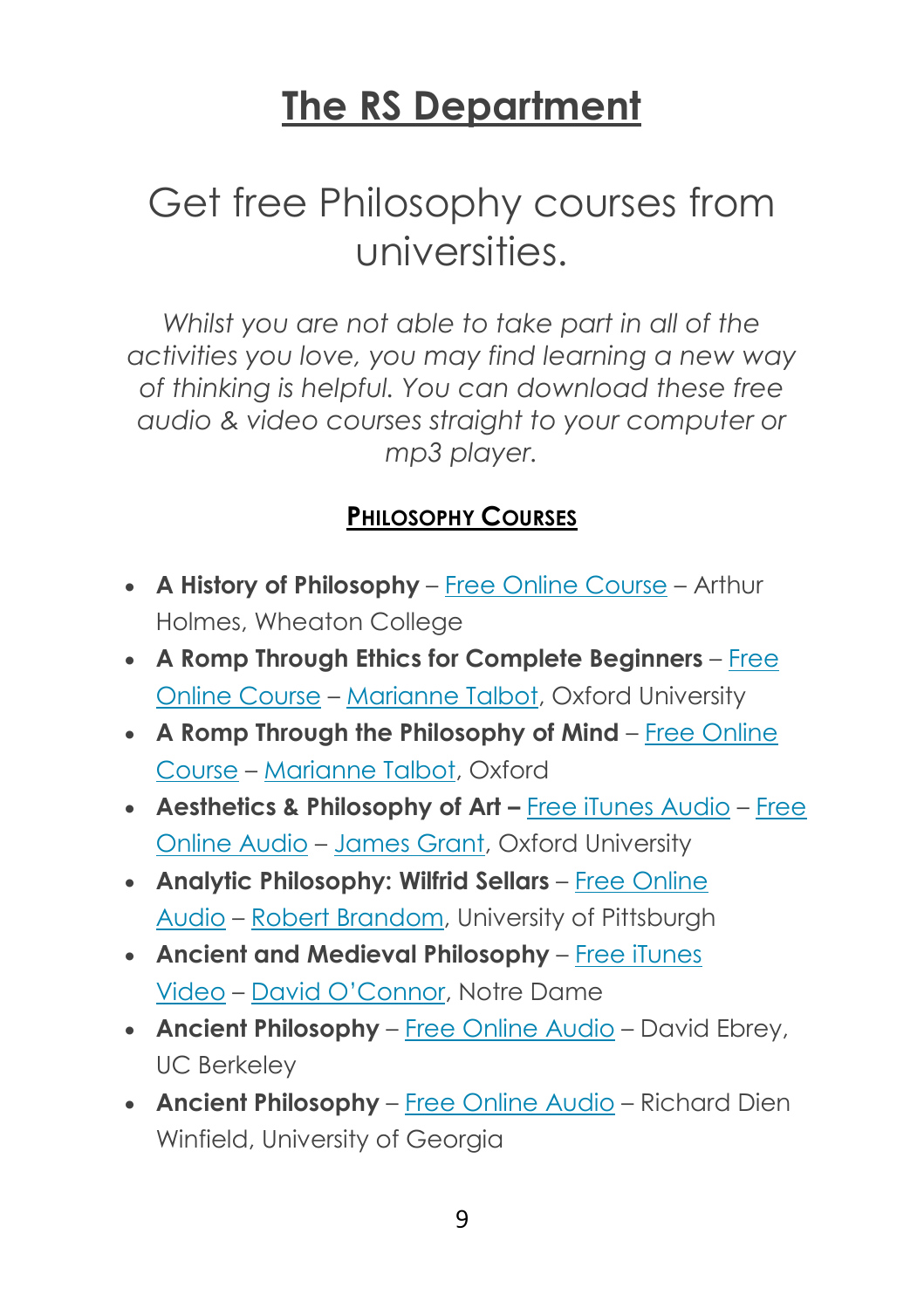- **Ancient Philosophy: Plato & His Predecessors** [Massive](https://click.linksynergy.com/deeplink?id=Cu8bOePBZBg&mid=40328&murl=https%3A%2F%2Fwww.coursera.org%2Flearn%2Fplato) Open Online Course [\(MOOC\)](https://click.linksynergy.com/deeplink?id=Cu8bOePBZBg&mid=40328&murl=https%3A%2F%2Fwww.coursera.org%2Flearn%2Fplato) – University of Pennsylvania
- **Ancient Philosophy: Aristotle and His Successors** – Massive Open Online Course [\(MOOC\)](https://click.linksynergy.com/deeplink?id=Cu8bOePBZBg&mid=40328&murl=https%3A%2F%2Fwww.coursera.org%2Flearn%2Faristotle) – University of Pennsylvania
- **Ancient Wisdom and Modern Love** Free [iTunes](http://itunes.apple.com/us/itunes-u/ancient-wisdom-modern-love/id382669109) [Video](http://itunes.apple.com/us/itunes-u/ancient-wisdom-modern-love/id382669109) – David [O'Connor](https://philosophy.nd.edu/people/faculty/david-oconnor/), Notre Dame
- **Argument Diagramming** Free Web [Course](http://oli.cmu.edu/courses/free-open/argument-diagramming-course-details/) Carnegie Mellon
- **Aristotle: Ethics** Free [Online](http://leostrausscenter.uchicago.edu/course/aristotle-ethics) Audio Leo [Strauss,](http://plato.stanford.edu/entries/strauss-leo/) U Chicago
- **Aristotle: Rhetoric** Free [Online](http://leostrausscenter.uchicago.edu/course/aristotle-rhetoric-spring-quarter-1964) Audio Leo [Strauss,](http://plato.stanford.edu/entries/strauss-leo/) U Chicago
- **Authority & the Individual: Six BBC Lectures** [Free](http://www.openculture.com/bertrand-russell-authority-individual-1948) [Online](http://www.openculture.com/bertrand-russell-authority-individual-1948) Audio – [Bertrand](http://plato.stanford.edu/entries/russell/) Russell, Cambridge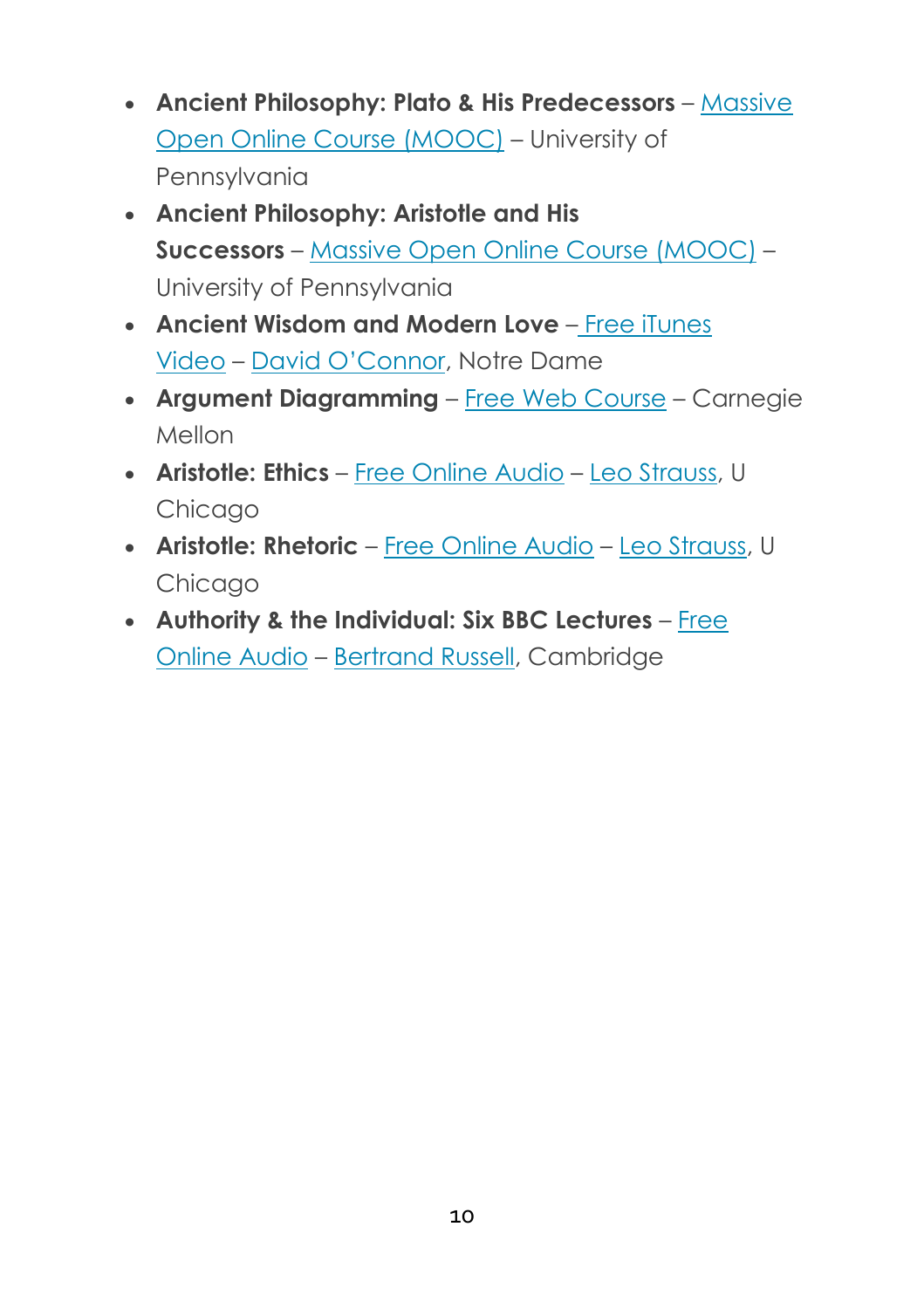### <span id="page-10-0"></span>**The Physical Education Department**

*Inclusion – Confidence – Resilience – Performance*

We have been so impressed with your response to our Core PE lesson tasks and have especially loved viewing the activity selfies.

Shared below are the 'viewsafe' video links to all of our lessons where the focus has been on developing your knowledge and understanding of the **Methods of Training**.

*"There are two requirements when it comes to exercise. One is that you do it. The other is that you continue to do it."*

So with this in mind, watch them again and **GET ACTIVE.** Each time working a little harder to feel even better.

Week 1: <https://video.link/w/F0rOb> Mr Roberts **Flexibility**

#### **Training/Yoga**

*"Exercise not only changes your body, it changes your mind, your attitude and your mood."*

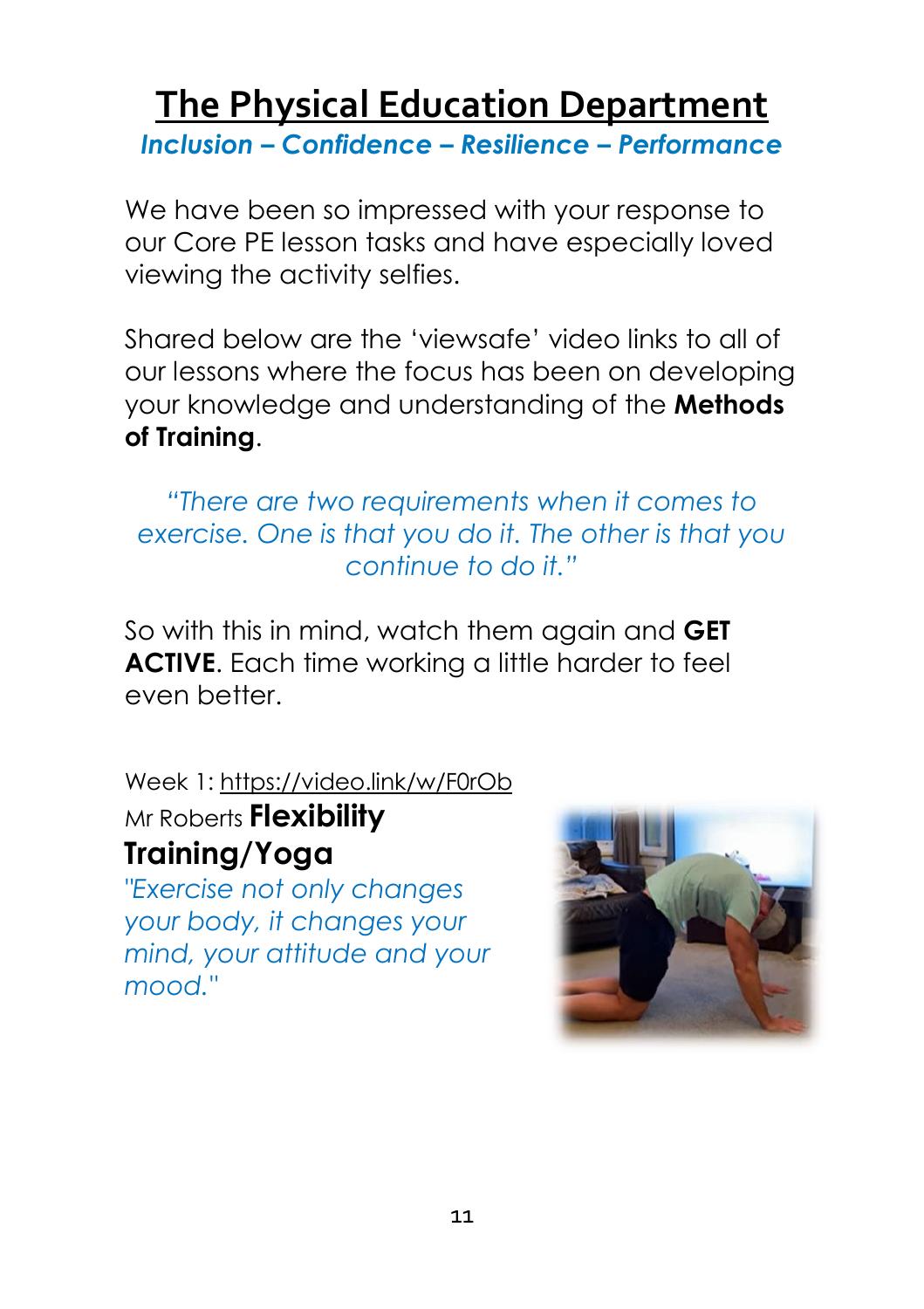#### Week 2: <https://video.link/w/PWRNb> Mr Morrison-Hill **Fartlek Training**

*"A fast five-mile walk will do more good for an unhappy but otherwise healthy person than all the medicine and psychology in the world."*



Week 3: <https://video.link/w/rURNb> Mrs Avery-Wright **Circuit**

**Training**

*"Good things come to those who sweat."*



Week 4: <https://video.link/w/msRJb>